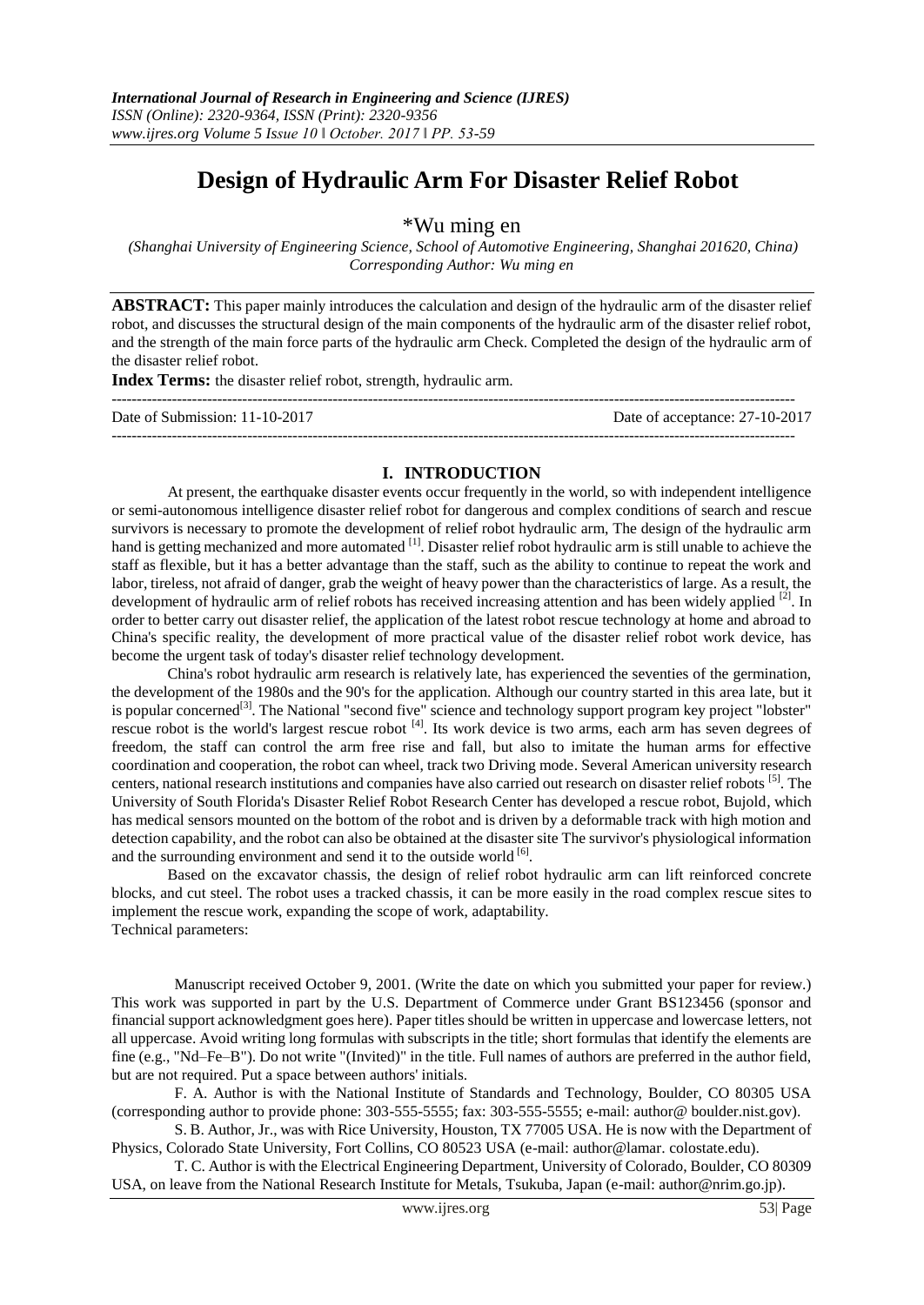Maximum operating range: 6 *m* ; Crawl ability: 1.5 *t* ; degrees of freedom: 4.



Figure 1 Hydraulic am structure

# **II. DESIGN OF HYDRAULIC ARM STRUCTURE**

The hydraulic arm adopts the tracked chassis structure to realize the rotary motion. In addition, the wrist at the short arm is set up to maintain the freedom of the end effector. As shown in Figure 1. The length of the long  $\lim L1$ , the length of the short arm  $L2$ , the length of the wrist  $L3$ , the length of the arm of robot should meet:  $L1 + L2 + L3 \ge 6m$ . The configuration diagram of the hydraulic arm can be composed of four points A, B, C, D and three rods, A, B, C and D are the center of the boom and wrist hinge holes.

In order to prevent the interference between the arm and the handle, while ensuring the actual work needs to make the wrist can be the largest range of activities, reference excavator bucket rotation angle, the design of the wrist rotation range of 120 degrees, Figure 2 marked the arm in the The range of the stroke when the fingertip is at the limit position.



**Figure 2** The trajectory of the hydraulic arm

# **III. DESIGN OF COMPONENT STRUCTURE OF HYDRAULIC ARM**

# *3.1 Hydraulic handle design*

# **3.1.1 The starting point of the design goals**

The maximum height of the handle from the ground is 2000 *mm* ; the depth of the ground below the maximum height of 500 mm; grip the maximum load of 1.5  $t$ ; the maximum capacity of 0.45  $m<sup>2</sup>$ . Hydraulic handle mechanism in figure 3 as follows: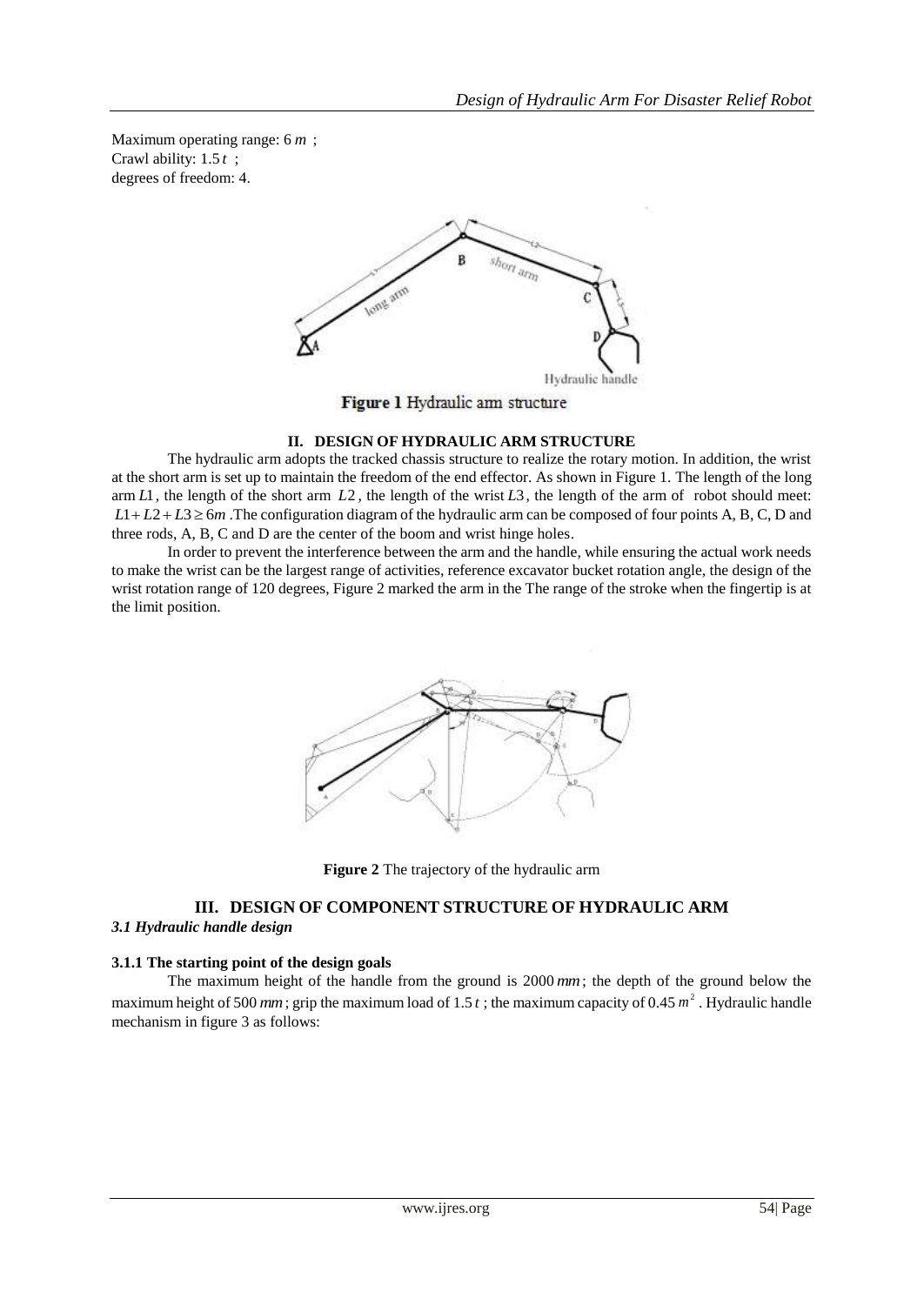

**Figure 3** Hydraulic handle mechanism

According to the degree of freedom calculation formula:

$$
F = 3n - 2P_L - P_H
$$

The degree of freedom of the hydraulic handle can be calculated. Where the entire grasp of the handle by the two parts of the composition, so you can calculate half of the degree of freedom.

Where:  *represents the active component is 3;* 

*PL* on behalf of the low vice 4

 $P_H$  on behalf of the high pair of 0.

The degree of freedom is calculated as  $F = 1$ 

#### **3.1.2 The hydraulic handle specific parameters to determine**

(1) Calculation of the hydraulic handle's maximum weight:

According to the maximum effective area of the hydraulic handle chamber:  $s = 0.45m^2$ , The width of the handle is 0.6 m ; it can be determined the weight of the gripper when the handle is closed or open. Assuming that the handle is completely filled with small stones, the stone and granite, its density is  $2.6 - 3.3g / cm<sup>3</sup>$ , we can see the maximum weight :  $M = 891Kg$  which is far less than 1.5, so the design is reasonable As shown in Figure 4.

(2) Calculation of the maximum grabbed stone length:

The width of the handle is set to 0.6m, and the longitudinal nonuniformity coefficient of the stone is:  $k = 1.5 t$ , and the maximum length of the grabbed stone is  $L_{\text{min}} = 1.8$ .

(3) the maximum width of the grabbed stone:

(3) the maximum width of the grabbed stone:<br>As shown in Figure 4, set  $de = 255mm$ ,  $ek = 100mm$ , so that:  $L2 = 2 \times (de \times \cos 30^\circ + ke \times \sin 30^\circ) = 491.75mm$ 

(4) The grasp's gap after grasping:

(4) The grasp's gap after grasping:<br>the gap as shown in Figure 4, set  $kg = 200$ mm .So that:  $L2 = 2 \times (de \times \sin 30^\circ + ke \times \cos 30^\circ) = 22.7$ mm



**Figure 4** gripping object graph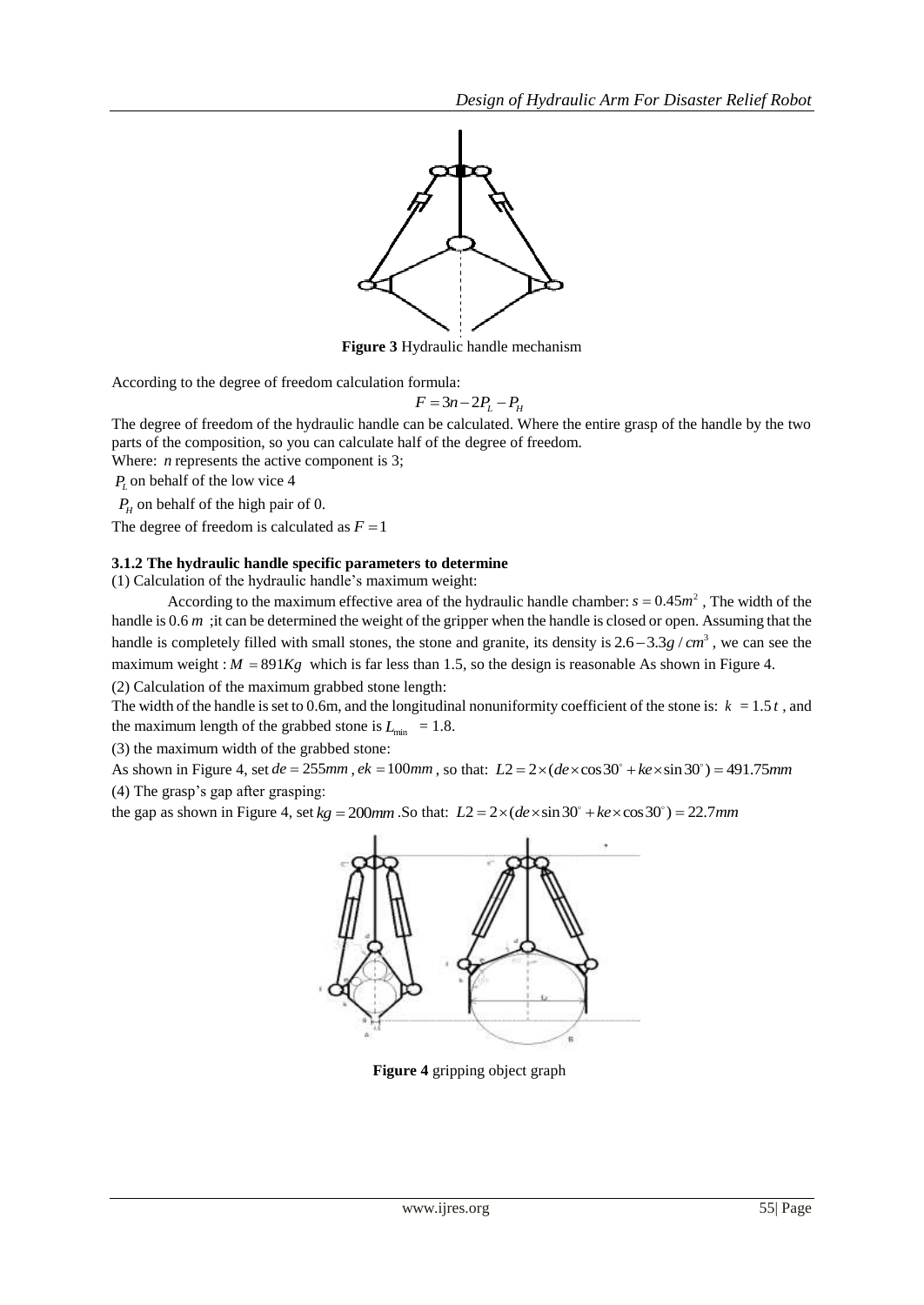

**Figure 5** Check the bending strength of the handle

(5) Determination of the thickness of the hydraulic handle

The 45 steel yield limit  $\sigma_s = 650 Mpa$ , bear the maximum stress  $\sigma_b = 490 - 650 Mpa$ . The bending strength of the hydraulic handle is checked by the way that the 3-point bending method is loaded, and  $L = 0.6m$  is the maximum width of the handle. The *b* , *h* section is the handle of each column (the width of the handle can be divided into 12 columns) of the sample cross-section  $b = 0.05m$ , take F for the maximum force of 15000*N*, as shown in Figure 5.

The calculation formula of the bending moment of the simply supported  $M = FL/4 = 9000Nm$ , the calculation Formula of Resistance Moment of Rectangular Section :  $W = \frac{bh^2}{\sigma}$  $W = \frac{bh^2}{6}$  ,The Strength calculation

formula:  $\sigma = \frac{M}{W} = \frac{12}{A} \times \frac{8}{h h^2} = \frac{312}{2 h h^2} \leq [\sigma]$  $=\frac{M}{W}=\frac{FL}{4}\times\frac{6}{bh^2}=\frac{3}{2a}$  $\frac{M}{L}$   $\frac{FL}{V}$   $\frac{6}{L}$   $\frac{3FL}{V}$  $\frac{m}{W} = \frac{12}{4} \times \frac{8}{bh^2} = \frac{314}{2bh}$  $\sigma = \frac{M}{W} = \frac{FL}{A} \times \frac{6}{L^2} = \frac{3FL}{2L^2} \leq [\sigma]$ , so that:  $h \geq 26.31$  *mm*, So the thickness of the primary steel plate is

30*mm* .

(6)The quality of the hydraulic handle to determine

Set  $be = 225mm$ ,  $ef = 100mm$ ,  $fg = 200mm$ , the thickness  $h = 30mm$ . The total width of 600mm, the size of the handle can be calculated  $L = 9450000$ mm<sup>3</sup>, The 45 steel density is 7.85 g /  $cm^3$ , The quality of the handle is about 74.18*kg* . And the grip mechanism consists of two parts, so the entire handle device is 148.37*kg* . 3.1.3 The choice of the handle cylinder

According to the maximum external load of the hydraulic handle, we can design and calculate the structure of the handle hydraulic cylinder: L1=1000mm is the length of the vertical projection of the handle, L2=1000mm is the length of the hinge point of the handle cylinder to the articulation point of the hydraulic cylinder wrist, which is suffered a vertical force  $F = 15000N$ .

$$
F_1 = F_a \cdot \sin 20^\circ, F_2 = F \cdot \tan 45^\circ, F_1 = F_2
$$

 $F_a = 43857N$ , the hydraulic cylinder diameter is selected as  $50mm$ . The working pressure of the hydraulic cylinder  $P = \frac{F}{s} = 22.35 Mpa$ .

Calculate cylinder bore diameter:

$$
D = \sqrt{\left(\frac{4F_a}{pi\cdot(P-P_0)\eta_m} - \frac{d^2P_0}{P-P_0}\right)}
$$

 $P_0 = 1 Mpa$ ;  $\eta$  is mechanical efficiency,  $\eta = 0.95$ , through the calculation and checklist GB / T2348-1993,  $get D = 50 mm$ .



**Figure 6** arm hydraulic cylinder force situation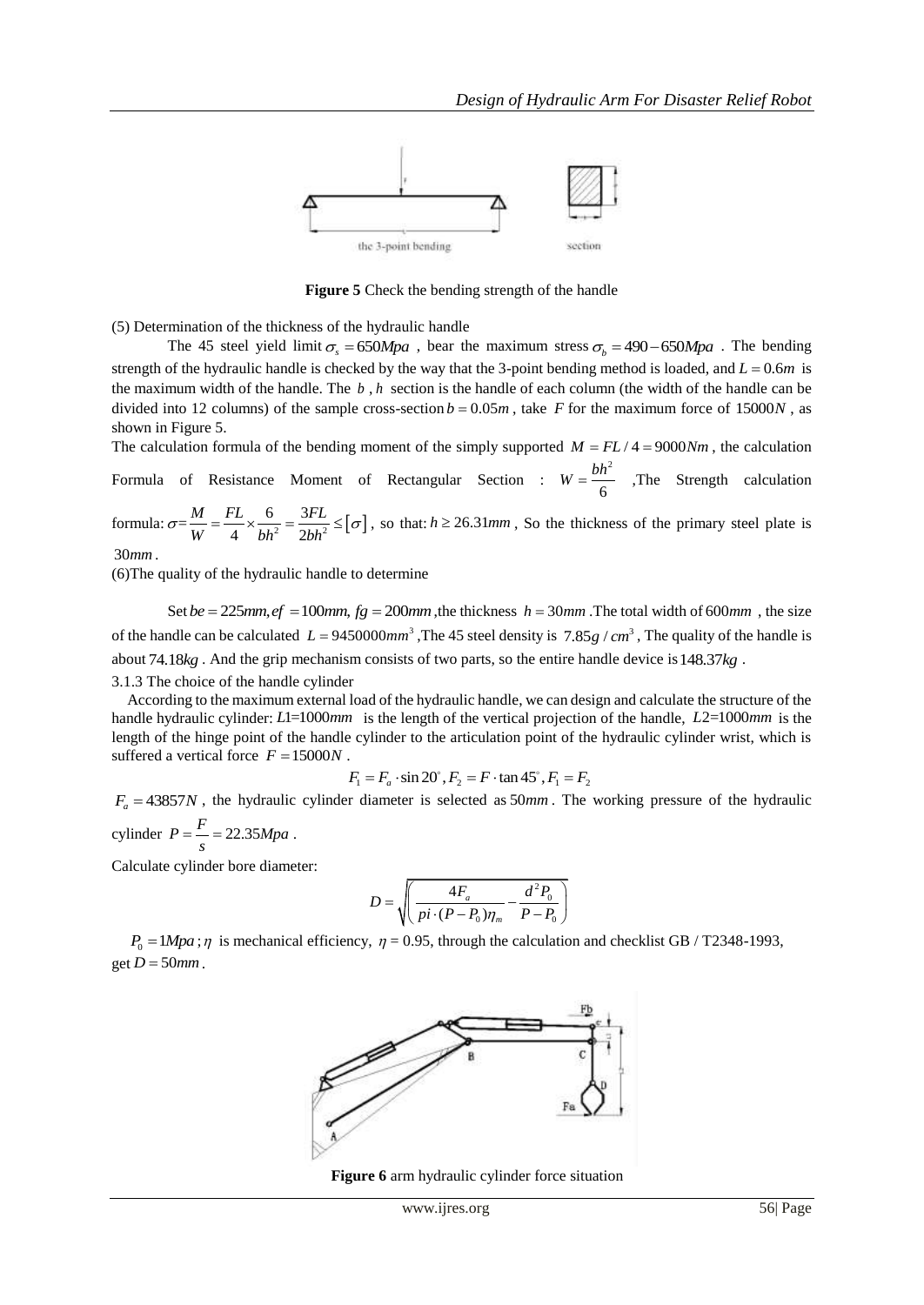# *3.2 The short arm design*

# **3.2.1 Determination of the position of the C 'position of the short arm**

The movement of the wrist is limited by the movement of the arm cylinder, where we can design the arm cylinder to fully stretch during the movement and the movement of the arm cylinder through the movement of the C 'point. It is known that the stroke of the arm cylinder is  $s = 900$  mm and the length of the arc C1' C2 'is exactly the stroke of the hydraulic cylinder. In the above, it can be seen that the maximum angle at which C 'can move is 120 °, as shown in Fig 7. so that  $R = 429.71$  *mm* It can be seen that the hinge point C 'is 429.71 mm from the hinge point C, and the length of the entire wrist is tentatively 1750 *mm* .



**Figure 7** the movement of the point C '

# **3.2.2 Determination of the arm trajectory**

As can be seen from Fig 8, the sum of *h*1 and *h*2 is the maximum distance that the arm and the handle can move scope. *h*1 is the distance between the wrist CD and the center of the hand and the projection in the vertical direction, so  $h1=1782.01mm$ , and the upper arm is set to 3000 mm,  $h2=3000mm$ , and the total vertical height  $h = 4782$  mm. Design of the base is designed on the excavator base, by checking the information we can see that the distance from the base point A is generally 1500 *mm* , in line with the vertical operation of the handle space -500 ~ 2000 *mm*.



**Figure 8** Determination of the arm locus

# *3.3 The long arm design*

3.3.1 Design of the hydraulic cylinder at the boom size

When the relief robot moves the stone in the opposite direction of  $F_a$  through the working device, the reaction force of the boom cylinder in the working position shown in Fig 9 is the largest. Here can be introduced in the extreme position of the arm hydraulic cylinder can withstand the maximum pressure  $F_b$ . Can be primary  $L3 = 400$ mm,  $L4 = 3060$ mm. According to the principle of torque balance, we can see  $F_a \cdot L4 = F_b \cdot L3$ ,  $F_a$  taken as 15000 *N* .

Through the calculation and checklist GB / T2348-1993,  $D = 90$ mm.



**Figure 9** The analysis of arm hydraulic cylinder force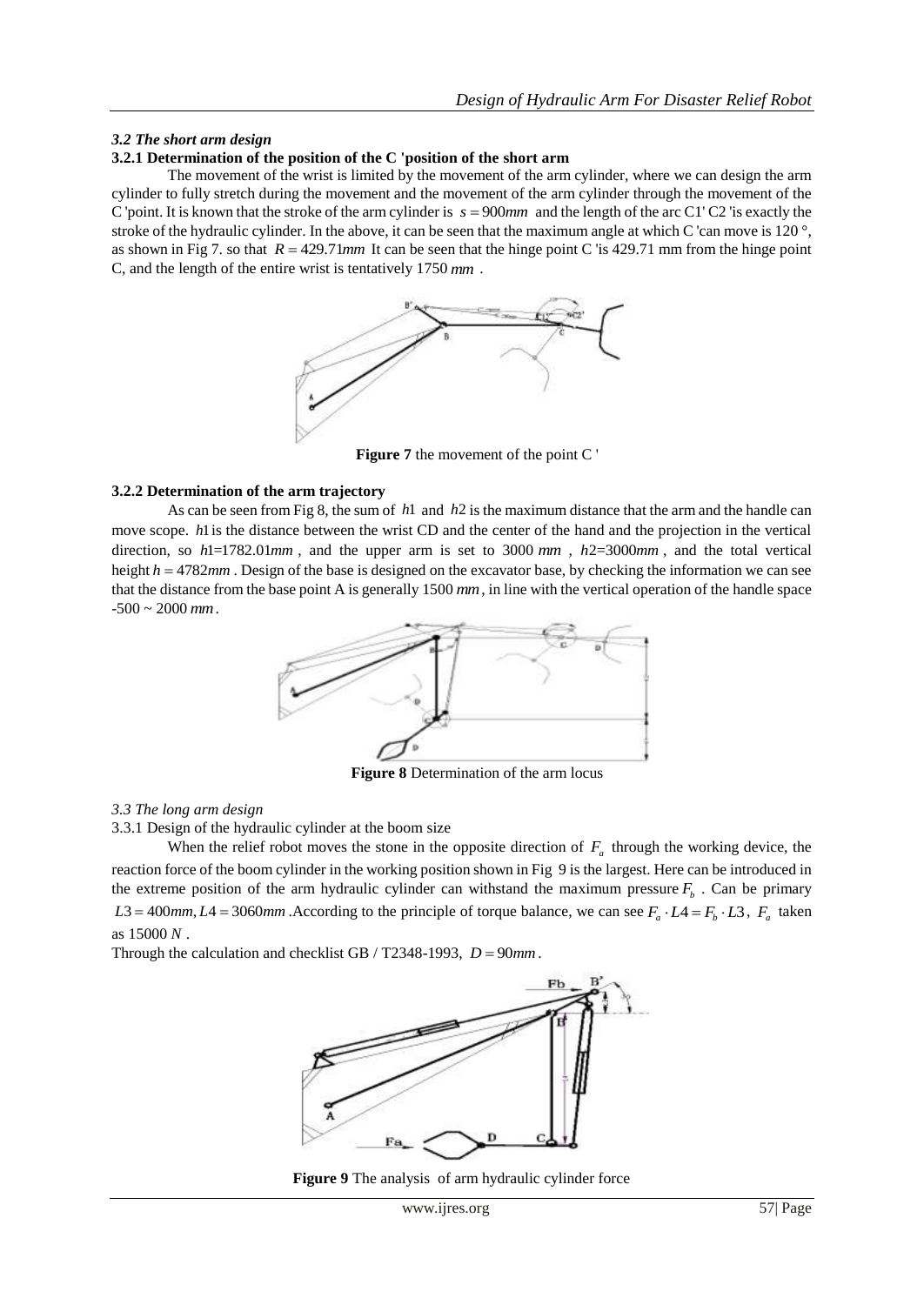#### **3.3.2 Determination of the position of the B ' position of the long arm**

The movement of the arm is limited by the movement of the arm hydraulic cylinder, where we can design the arm cylinder in the course of the movement can be fully extended, and through the B 'point of movement to achieve the arm hydraulic cylinder movement. It is known that the stroke of the boom cylinder is  $s = 900$ *mm* and the length of the arc B1' B2 'is exactly the stroke of the hydraulic cylinder. It can be seen from Fig 10 that the maximum angle at which B 'can move is 90 $\degree$ , so that R = 573.25 mm. It can be seen that the hinge point B 'is 573.25 *mm* from the hinge point B.



Figure 10 B 'point of the movement diagram

# **IV. STRENGTH CHECK**

As the wrist relative to other parts of the greater force, The article on the wrist at the hinge hole C and its front strength have be checked. The material of the wrist is 45 steel, and the circumference of the two hinges in the wrist model exerts a circumferential symmetry constraint, because the end of the hydraulic cylinder of the handle is rotated around the wrist hinge hole C. Work process is the use of hydraulic cylinder to promote the pin clamping hinge hole, which achieve the grasping action of the handle. While the pressing force is applied to the hinge hole C through the hydraulic cylinder. When the handle is in the closed state, the maximum pressure of the hydraulic cylinder, calculated by the above calculation  $F_a = 43857N$ , and this time the largest cylinder pressure  $P = 22.35 Mpa$ . The above load is applied to the hinge hole C, as shown in Fig 11.



**Figure 11** The articulated hole C applied load

As can be seen from Fig 12, the maximum stress of the hinge hole C is about 53.8 *Mpa* , which is much smaller than the yield limit of the material 335  $Mpa$ , so that the hinge hole is safe. By analyzing the front head of the hinge point, it is possible to prevent the wrist steel from bending due to the excessive load. As shown in Figure 13 below, where the maximum force at 298.7 Mpa, and the choice of material yield limit of 335 Mpa, so the place is safe.